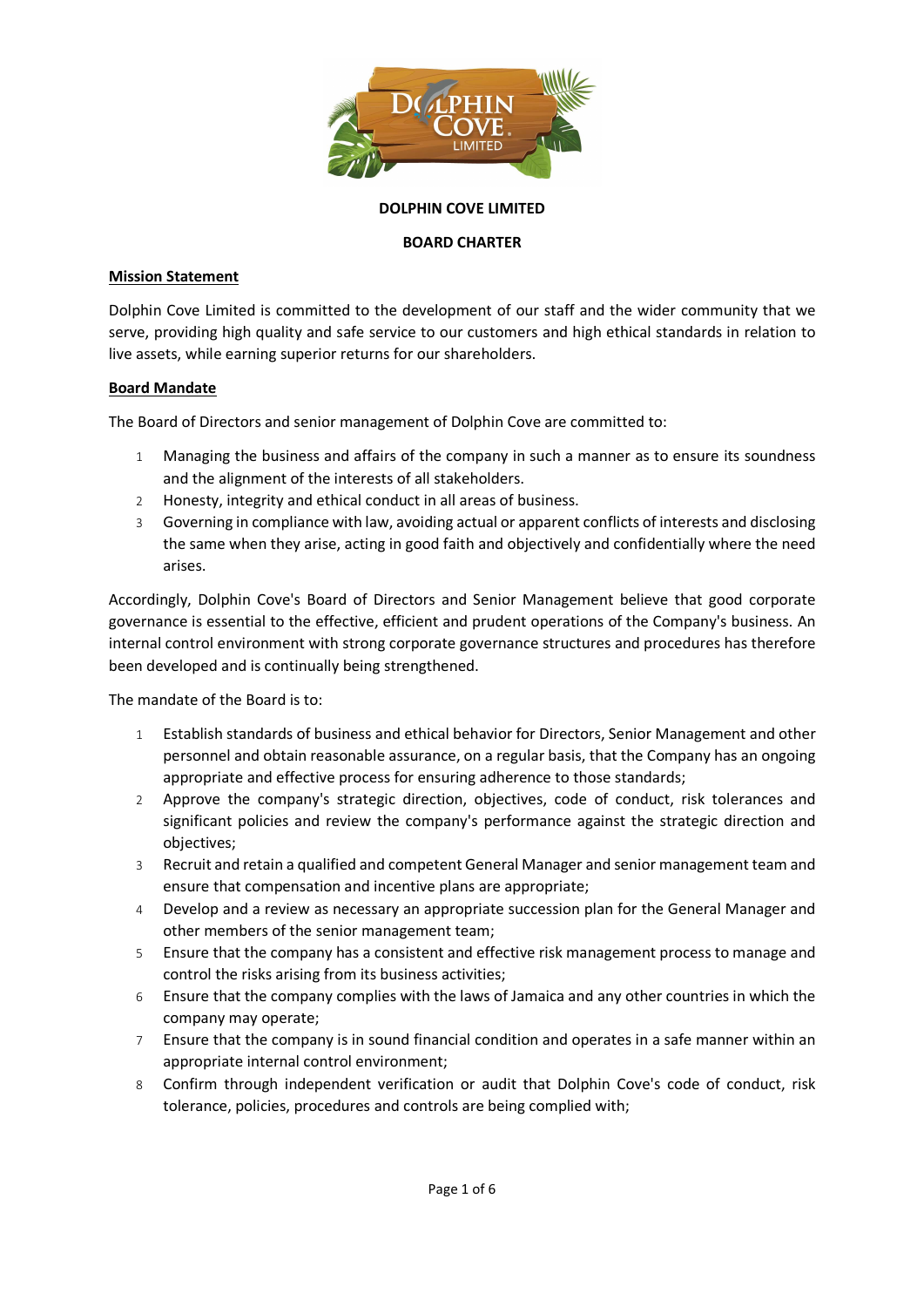- 9 Ensure that stakeholders receive meaningful information with an appropriate degree of transparency with which to judge reasonably, the effectiveness of the board of directors and senior management in meeting their corporate governance responsibilities;
- 10 Ensure that the board is effectively exercising its corporate governance responsibilities.

The Company believes that a diverse and qualified group of directors is critical to the effectiveness of its business and that the Board of Directors should provide a breadth of expertise.

- 1 At least two (2) Independent Directors should be appointed to serve on the Board and they should be independent of management and free from any interest and any business or other relationship, other than an interest or relationship arising purely from their shareholding or a customer relationship being conducted strictly in accordance with the company's normal business practices.
- 2 Upon joining the Board, Directors must familiarize themselves with the Board's policies and the company's corporate profile, organizational structure and corporate governance policies, procedures and practices.

## Board Functions

## Areas of responsibility

The Board makes decisions and reviews and approves key policies and decisions of the Company in particular in relation to:

- 1 Corporate governance;
- 2 Compliance with laws, regulations and the Company's code of business conduct;
- 3 Corporate citizenship, ethics, environment;
- 4 Strategy and operating plans;
- 5 Business development including major investments and disposals;
- 6 Financing and treasury;
- 7 Appointment, Evaluation or Removal of Directors;
- 8 Recommendation for remuneration of Directors
- 9 Risk management;
- 10 Financial reporting and audit;
- 11 Specific responsibilities for Chairman, Company Secretary and Directors:
	- 11.1. The Chairman is principally responsible for the effective operation and chairing of the Board and for ensuring that information that it receives is sufficient to make informed judgments. He also provides support to the General Manager, particularly in relation to external affairs.
	- 11.2. The Company Secretary is responsible for ensuring that Board processes and procedures are appropriately followed and support effective decision-making and governance. He/she is appointed by and can only be removed by the Board.
	- 11.3. Each Board member is expected to commit sufficient time for preparing and attending meetings of the Board, its Committees and, if applicable, of the Independent Directors. Regular attendance at Board meetings is a prerequisite therefore unless explicitly agreed.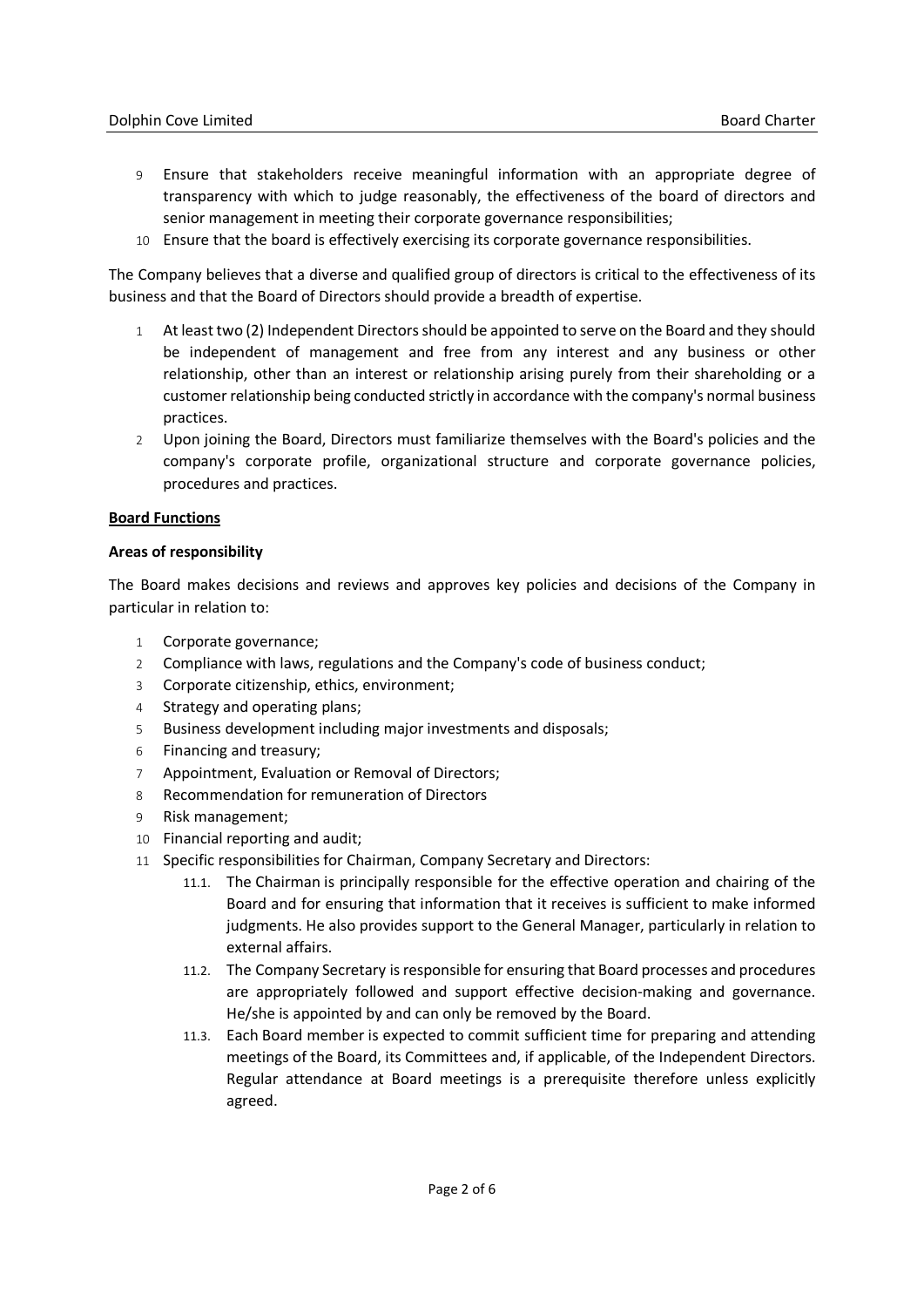- 11.4. Directors who are unable to attend a board meeting have a responsibility to review board papers received prior to the meeting and submit any general comments or questions to the Chairman or Company Secretary for discussion at the board meeting.
- 11.5. In-depth knowledge of the particulars of the Company's business is important for each Director in making informed and objective decisions and management should be allowed direct involvement and review of operational activities. Similarly, management should communicate to Board members opportunities to interact in strategy and dayto-day business settings. Board members are strongly encouraged to take advantage of such opportunities as frequently as feasible.
- 11.6. Directors shall have complete and direct access to executives of the Group

## Selection and Composition of the Board

The Board is responsible for the overviewing of the interest of all stakeholders on the matters as outlined above. The composition of the Board should be such that these interests are best served and therefore the Directors require diversity in skills and characteristics.

## Size of the Board

The Board will have a minimum of five and a maximum of 11 Directors. Considering the size of the organization and the environment in which it operates, the Board believes such numbers are adequate.

#### Definition of Independent Director

- 1 To be considered an independent director the Board will determine that a director has no direct or indirect material relationship with the company.
- 2 For the purposes of this definition material relationship is defined as a relationship that could in the view of the board be reasonably expected to interfere with the exercise of a director's judgment independent of management.
- 3 Each director has a responsibility to notify the board of any change in his status that may put his or her independence at risk.
- 4 On an annual basis the board will determine the independence of each director and will disclose the directors who are considered Independent Directors in the annual report.

#### Executive Directors

At any time, the number of Executive Directors should not exceed six (6) Directors.

#### Conflicts of Interest/Disclosure

- 1 Any dealings in the Company's shares by any Director must be promptly reported to the Company Secretary who is obliged to disclose such information promptly to the Jamaica Stock Exchange.
- 2 With respect to 'black out dates', no Director should trade in Dolphin Cove's shares during the period from which the Company declares the payment of a dividend to the payment date of such dividend.
- 3 'Black out' periods start thirty (30) days after the end of each quarter and end twenty-four (24) hours after the release of interim or final Financial results.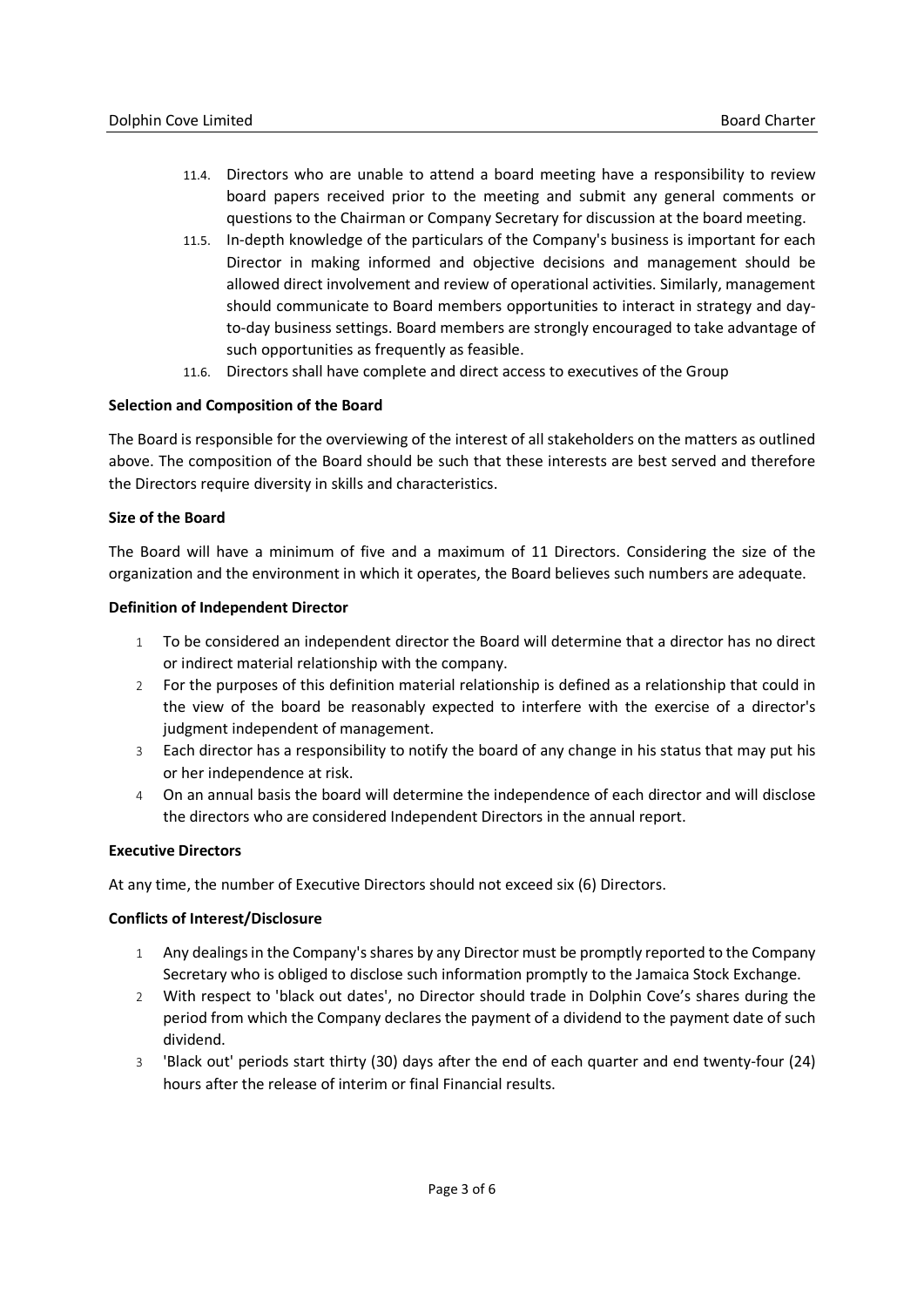4 A Director who has an interest in the Company or in any transactions with the Company which could create or appear to create a conflict of interest must disclose such interests to the Board. These would include:

Any Interest in contracts or proposed contracts with the company,

General disclosure on interest in a firm, which does business with the company,

Interest in securities held in the Company,

Emoluments received from the Company,

Loans or Guarantees granted by the Company to/for any Director.

Disclosure shall be made at the first opportunity to the Board and such disclosure shall be recorded in the Minutes of the Board Meeting.

The Director shall then excuse himself from the Board meetings when the Board is deliberating over any such contract and shall not vote on any such issue. The Disclosure of a Director's interest shall include interests of his family and affiliates.

## Election, terms, re-election and retirement

Election, terms, re-election and retirement of each Board member is conducted in accordance with the Articles of Association of the Company

#### Board Compensation

The level of compensation of the Independent Directors reflects the time commitment and responsibilities of the role. It consists of a package appropriate to attract, retain and motivate Independent Directors of the quality required. The compensation is competitive and subject to regular review to what is paid in comparable situations elsewhere.

The Compensation Committee will annually review and recommend to the Board appropriate directors' remuneration. A review by the Board of the remuneration policies for Executive Directors will take place during a regular Board meeting annually.

#### Director Selection

The selection of new Directors will be guided by the balance of skills, knowledge and expertise required to ensure that the board is able to carry out its mandate for effective governance. The potential candidates will be identified through consultation by the existing Directors, obtaining references from other executives, and if necessary gaining assistance from external recruitment agencies.

Candidates will be interviewed by a committee appointed by the Board and recommendations shall be made to the board based on the outcome of those interviews and appropriate background checks.

#### Director Orientation and Education

The Board and Management will conduct a comprehensive orientation process for new Directors to become familiar with the Company's vision, strategic direction, core values, financial matters, corporate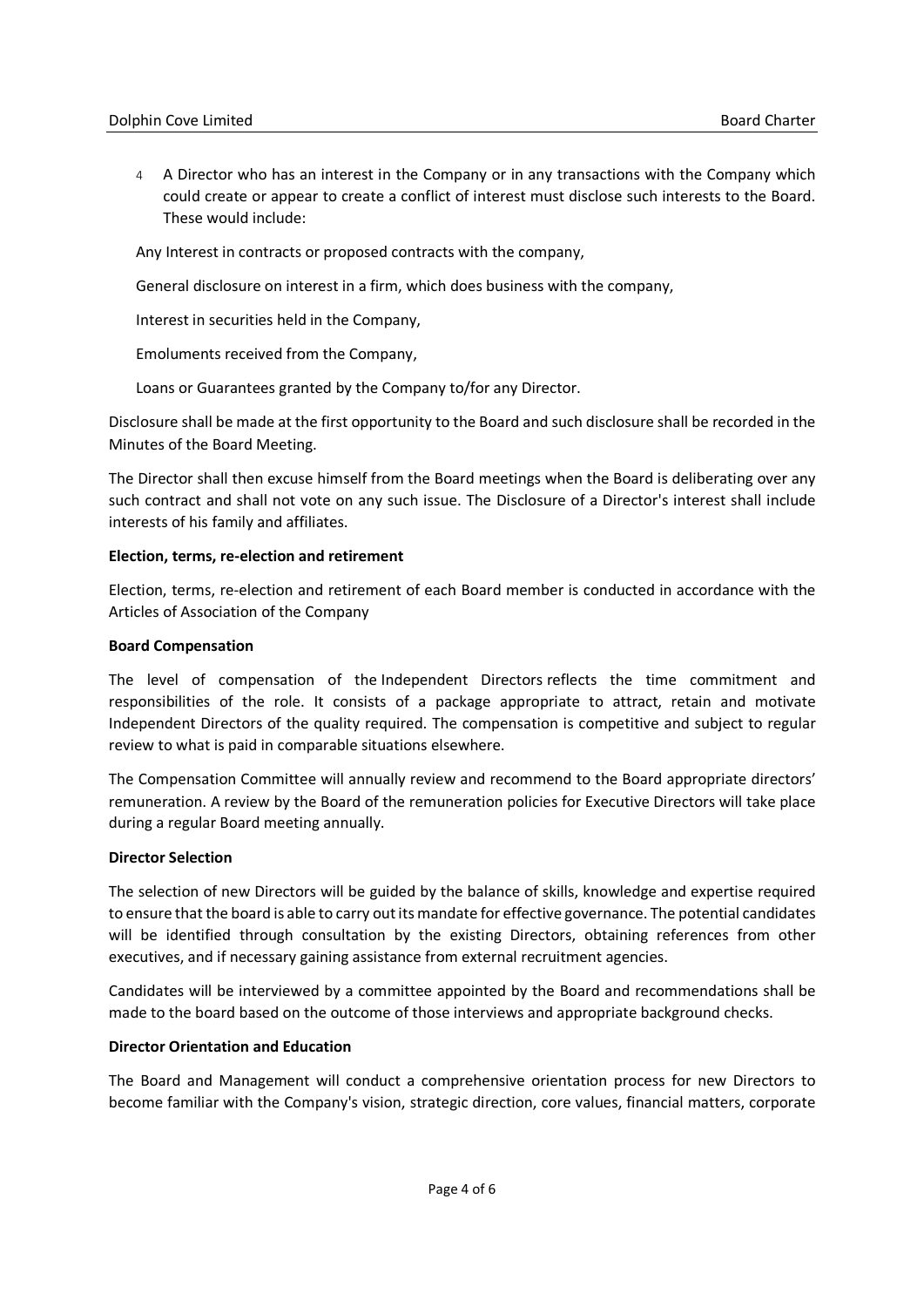governance practices and other key policies and practices through a review of background material, meetings with senior management and visits to the Company's facilities.

The Board also recognizes the importance of education for its Directors. It is the responsibility of the Board to advise the Independent Directors about their education, including corporate governance issues. Directors are encouraged to participate in continuing Director educational training programs.

# Access to outside advisors and funds

The Company will make such funds available to the Board and in particular the Independent Directors as is reasonably required for those Directors to objectively make decisions. This may include providing funds to access outside advisors and cover cost associated with travel and the gathering of relevant information for the execution of their responsibilities.

# Code of Conduct

The Board expects all Directors, as well as officers and employees, to act ethically at all times and to adhere to all the Company's codes and policies. The Board will not permit any waiver of any of these policies for any Director or Executive officer. If an actual or potential conflict of interest arises for a Director, the Director shall promptly inform the Chairman. If a conflict exists and cannot be resolved, the Director should resign.

# Board Committees

The Board has established Committees, each with clearly defined terms of reference or charters, procedures, responsibilities and powers.

The Board may call any Ad Hoc Committee as it deems necessary. The rules under which such Committee governs will be set out at each such occasion by the Board.

# Meetings

# Frequency of Meetings

During each financial year, there will be a minimum of four (4) regular Board meetings. Special Board meetings may occur at such other times as any member of the Board may request.

# Distribution of Board Material

All Board materials should be distributed at least three (3) days in advance of a Board meeting.

# Strategy and Operating Plan Setting Meeting

The Board is consulted on a regular basis on matters which are of strategic importance to the Company. Annually the Company will set, in coordination with the Chairman, a meeting to review the Company's strategy in depth prior to final agreement of such strategy and annual operating plan with the Company's parent Company.